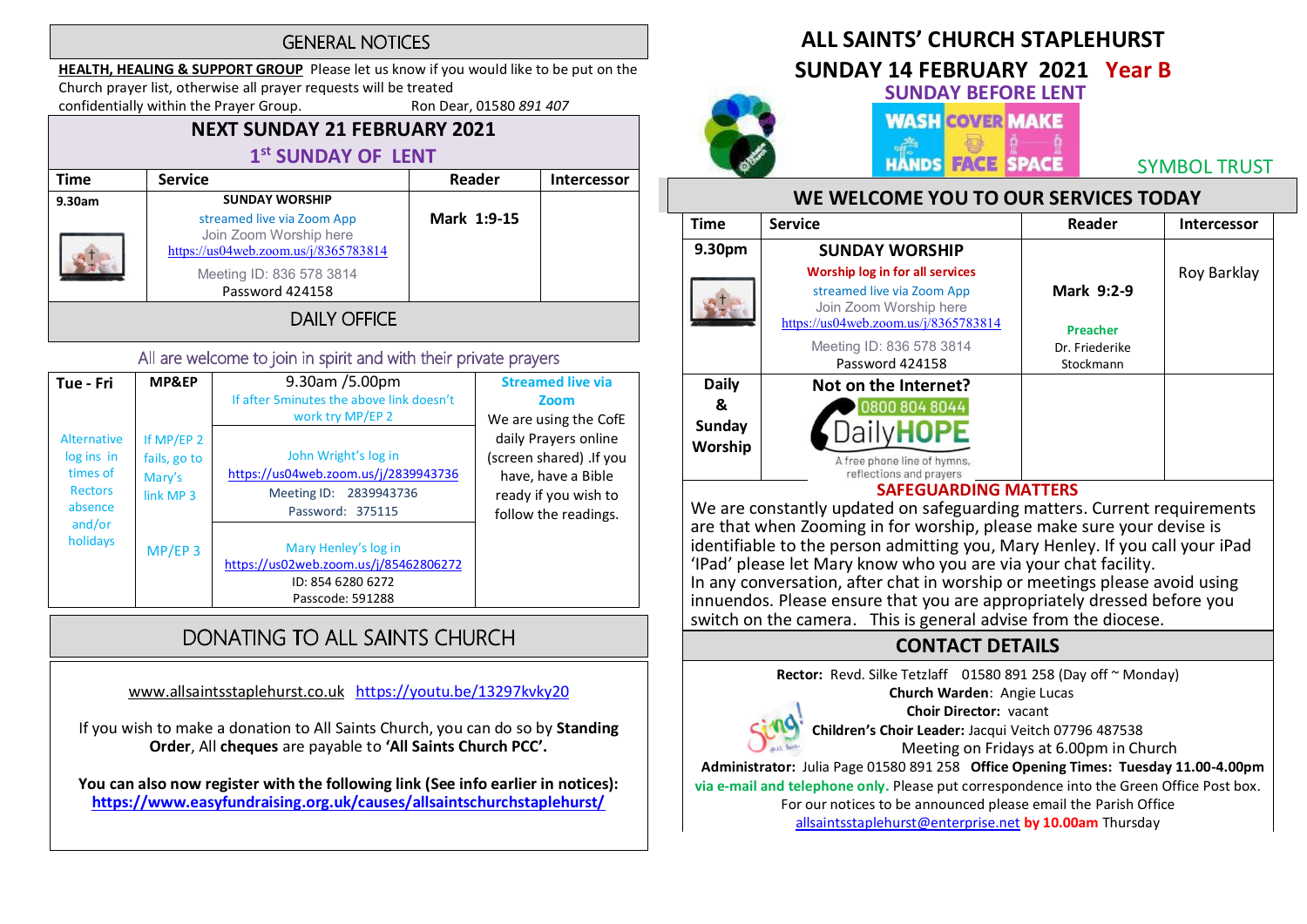## WE PRAY FOR

| In Our Thou<br>Those who are Sick: |                  | Margaret Marriott, Lesley Franklin, Audrey Bullock, Wendy<br>Clifford, Roy Jones, Tara Sutton, Ellen Brean, Jean Clarke, Tracey<br>Crayford, Fiona Neale, Billy Wright, Elaine Martin, Sachin Shah,<br>Tony Emery, Amelia Hamilton, James Parris, Abigail Sharpe, David<br>Gascoyne, Jeremy Rutaraka, Gary Jackson, Ken Jackson, Mark<br>McCarthey, Pearl Mann, Michael House, Tony Poupard, , Marie<br>(nee Green), Norman Wallis, Adrienne Russell, Robert Blondizik,<br>Colin Whatmore, Peter Richmond.<br>Lift these and all in need into the healing light of Christ |          |          |          |          |
|------------------------------------|------------------|---------------------------------------------------------------------------------------------------------------------------------------------------------------------------------------------------------------------------------------------------------------------------------------------------------------------------------------------------------------------------------------------------------------------------------------------------------------------------------------------------------------------------------------------------------------------------|----------|----------|----------|----------|
| Those who have died:               |                  | Arthur Reid, Susan Wilson, Joy Thelma Collins, Denise Burton,<br>Doris Foreman                                                                                                                                                                                                                                                                                                                                                                                                                                                                                            |          |          |          |          |
| <b>Home Communion:</b>             |                  | Ron Dear, Dorothy Hegarty , Valerie Simpson, Jane Scarff AB/ST<br>Barbara Chrimes.                                                                                                                                                                                                                                                                                                                                                                                                                                                                                        |          |          |          |          |
| Abbotsleigh:                       |                  | HC 1 Wed/month 11.00am for inform.                                                                                                                                                                                                                                                                                                                                                                                                                                                                                                                                        |          |          | speak to | ST/MT    |
| <b>Staplehurst Manor:</b>          |                  | HC 2/4 Wed/month 11.30am for inform. speak to                                                                                                                                                                                                                                                                                                                                                                                                                                                                                                                             |          |          |          | MH/ST    |
| <b>Iden Manor:</b>                 |                  | HC 2 Tue/month 3.45pm for inform. speak to                                                                                                                                                                                                                                                                                                                                                                                                                                                                                                                                |          |          |          | MT/ST    |
| ~Weekly Study Bible                |                  | Bib.Stu. Mo/weekly 11.00am for inform. speak to                                                                                                                                                                                                                                                                                                                                                                                                                                                                                                                           |          |          |          | MT/CH    |
| <b>Sobell Lodge:</b>               |                  | Cof.Mo 1 Fri/month<br>10.30am                                                                                                                                                                                                                                                                                                                                                                                                                                                                                                                                             |          | speak to | SK/ST    |          |
| Larchmere                          |                  | HC Delphine Wass,                                                                                                                                                                                                                                                                                                                                                                                                                                                                                                                                                         |          |          | speak to | ST/MT/MH |
| <b>Maidstone Home</b>              |                  | Des Liddecoat (Cedardale Residential, Queen Road, Maidstone,                                                                                                                                                                                                                                                                                                                                                                                                                                                                                                              |          |          |          |          |
|                                    |                  | ME16 0HX, 01622 752117)                                                                                                                                                                                                                                                                                                                                                                                                                                                                                                                                                   |          |          |          | LF       |
| Those who have died:               |                  | Denise Burton, Joy Collins, Frederick Reid, Susan Wilson,<br>Doris Foreman                                                                                                                                                                                                                                                                                                                                                                                                                                                                                                |          |          |          |          |
|                                    | <b>Baptisms:</b> | <b>Frankie Dorkings</b>                                                                                                                                                                                                                                                                                                                                                                                                                                                                                                                                                   | Sun 2021 | 12.00pm  | (ST)     |          |
|                                    |                  | Charles Nolan                                                                                                                                                                                                                                                                                                                                                                                                                                                                                                                                                             | Sun Tbc. | 12.00pm  | (ST)     |          |
|                                    |                  | Jacques Nolan                                                                                                                                                                                                                                                                                                                                                                                                                                                                                                                                                             | Sun Tbc. | 12.00pm  | (ST)     |          |
|                                    |                  | Danny Harris                                                                                                                                                                                                                                                                                                                                                                                                                                                                                                                                                              | Sun Tbc. | 12.00pm  | (MT)     |          |
|                                    |                  | <b>Esther Harris</b>                                                                                                                                                                                                                                                                                                                                                                                                                                                                                                                                                      | Sun Tbc. | 12.00pm  | (MT)     |          |
| <b>Weddings:</b>                   |                  |                                                                                                                                                                                                                                                                                                                                                                                                                                                                                                                                                                           |          |          |          |          |
| 2021<br>April                      |                  | Simon COLE & Fenella WOOD                                                                                                                                                                                                                                                                                                                                                                                                                                                                                                                                                 |          | (ST)     |          |          |
| 10 July                            | 2021             | Joshua WITHAM & Jessica DUNN                                                                                                                                                                                                                                                                                                                                                                                                                                                                                                                                              |          |          | (ST)     |          |
| 14 Aug                             | 2021             | <b>Catherine COALES &amp; Marco VINAGRE</b>                                                                                                                                                                                                                                                                                                                                                                                                                                                                                                                               |          |          | (ST)     |          |
| 25 Sep                             | 2021             |                                                                                                                                                                                                                                                                                                                                                                                                                                                                                                                                                                           |          |          |          |          |

#### MONTH OF PRAYER

#### A PRAYER FOR THOSE WHO MOURN

Gracious God, as we remember before you the thousands who have died, surround us and all who mourn with your strong compassion. Be gentle with us in our grief, protect us from despair, and give us grace to persevere and face the future with hope in Jesus Christ our risen Lord. Amen.

## DATES FOR YOUR DIARY

|                 |    | <b>JANUARY 2021</b> |                                            |       |
|-----------------|----|---------------------|--------------------------------------------|-------|
| Date            |    | Time                | What                                       | Where |
| Tue             |    | 9.30am              | <b>MP</b>                                  | Zoom  |
| To Fri          |    | 5.00pm              | EP                                         | Zoom  |
| <b>FEBRUARY</b> |    |                     |                                            |       |
|                 |    |                     | <b>LENT</b>                                |       |
| <b>Ash</b>      | 17 | 9.30am              | <b>ASH WEDNESDAY SERVICE</b>               | Zoom  |
| <b>Wed</b>      |    | 5.00pm              | <b>ASH WEDNESDAY SERVICE</b>               | Zoom  |
| <b>Thu</b>      | 18 | 9.30/5.00pm         | <b>LENT COURSE starts</b>                  | Zoom  |
|                 |    |                     | Every Thursday with the speaker giving a   |       |
|                 |    |                     | 15min input and leads a 30 min discussion. |       |
|                 |    |                     | People can zoom in for just the 15 min if  |       |
|                 |    |                     | they wish and leave the meeting straight   |       |
|                 |    |                     | after and/ or during the discussion.       |       |
|                 |    | 9.30am              | <b>40 DAYS &amp; 40 NIGHTS</b>             | Zoom  |
|                 |    |                     | ' Wilderness & Solitude'                   |       |
|                 |    |                     | Led by Revd Monica Taylor                  |       |
|                 |    | 5.00pm              | <b>SPIRITUAL RESILIENCE'</b>               | Zoom  |
|                 |    |                     | 'Introduction & A Resilience measure       |       |
|                 |    |                     | exercise for each to complete on their own |       |
|                 |    |                     | after the session.'                        |       |
|                 |    |                     | Led by Revd Silke Tetzlaff                 |       |



World Day of Prayer - A Women Led Global, Ecumenical Movement FRIDAY 5TH MARCH 2021 ~ZOOM The theme is 'Build on a Strong Foundation' prepared by the Christian Women of Vanuatu.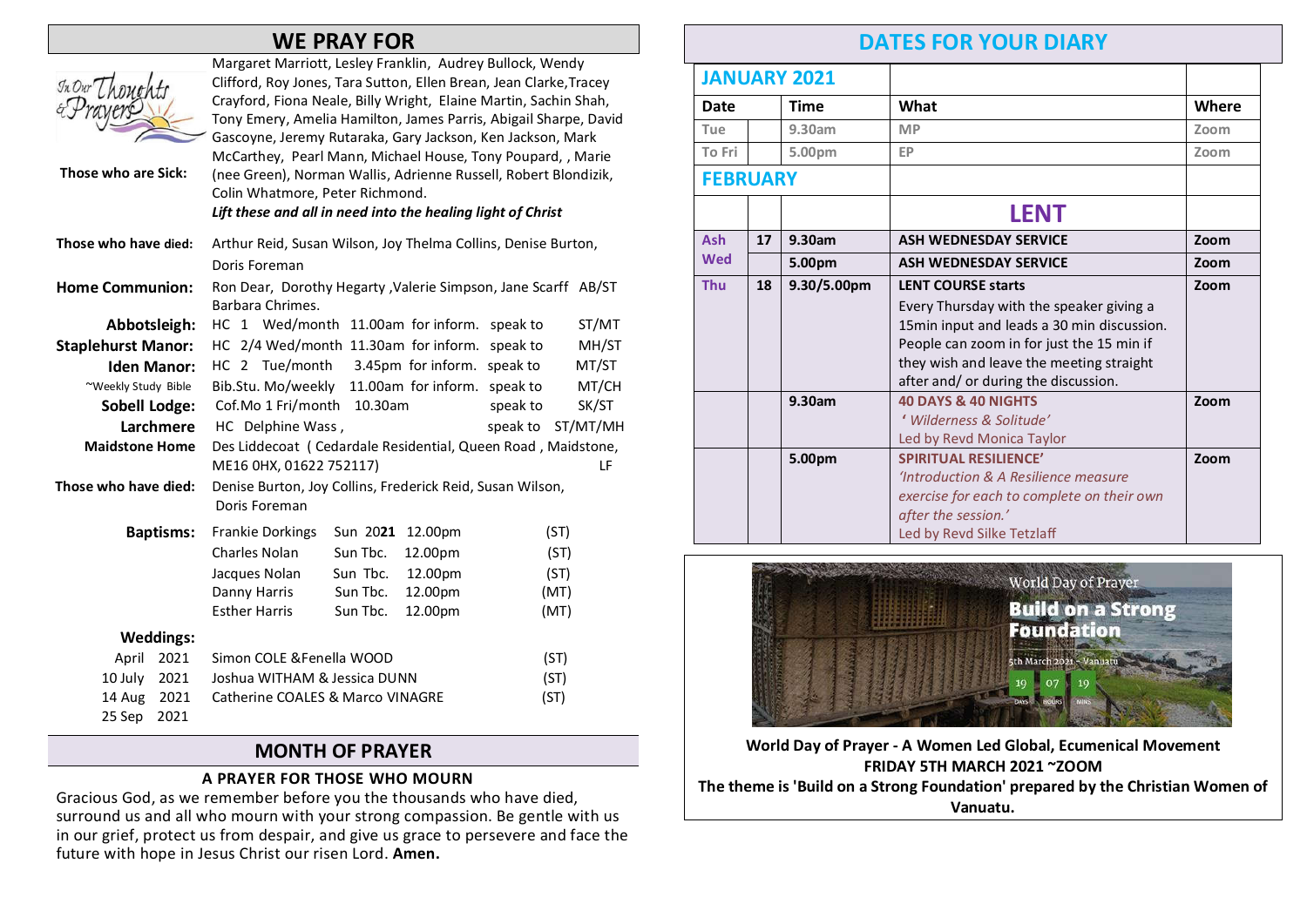#### SUNDAY WORSHIP

#### FUN'D RAISING



Friederike used to be my university chaplain when I was a student at Humboldt University in Berlin. When we met Friederike was 32 years old and I was 22. Now I am 53!!! I let you do the math.

From 1976-1987 Friederike was doing her PhD in Theology at the University in Halle. Her research subject was the Sunday liturgy in the Armenian Church in comparison with liturgies in Byzantine and Latin Masses.

In 1994 Friederike started her new journey on becoming a coach and adviser for change processes. Now she coaches organisations and teams and individuals in project management of all kinds and personal development of leadership styles.

On a personal level Friederike has got two sons, Conrad and Friedrich, who both have their own families. Friederike has great fun with her grandchildren who she sees regularly.

After the service you will have the opportunity to ask Friederike questions.

Friederike has recommended this book to me. This will be my Lent reading



Julian of Norwich lived through the dreadful bubonic plague that killed close to 50% of Europeans. Being an anchoress, she 'sheltered in place' and developed a deep wisdom that she shared in her book, Showings, which was the first book in English by a woman. A theologian way ahead of her time, Julian develops a feminist understanding of God as mother at the heart of nature's goodness. Fox shares her teachings in this powerful and timely and inspiring book.

# If you have not used Easy Fundraising before,<br>by clicking on the link the church will receive an additional £5 introductory bonus.

Just to reassure you nobody will know who buys what! The Parish Office gets e-mailed when funds get paid into our church account and how much has been transferred.

## **£19.45 was raised in January!**



Please support All Saints Church Staplehurst. i You can raise FREE donations when you use easyfundraising to shop with 4,000 shops and sites, including

# ALL SUPERMARKETS

eBay, Argos, John Lewis & Partners, Boots, M&S, and many more.

easyfundraising<br>feel good shopping IT ONLY TAKES A MOMENT TO GET STARTED. Sign-up here using our unique link by clicking on now: Hold the cursor over the link and press 'ctrl' and right click on your mouse

https://www.easyfundraising.org.uk/causes/allsaintschurchstaplehurst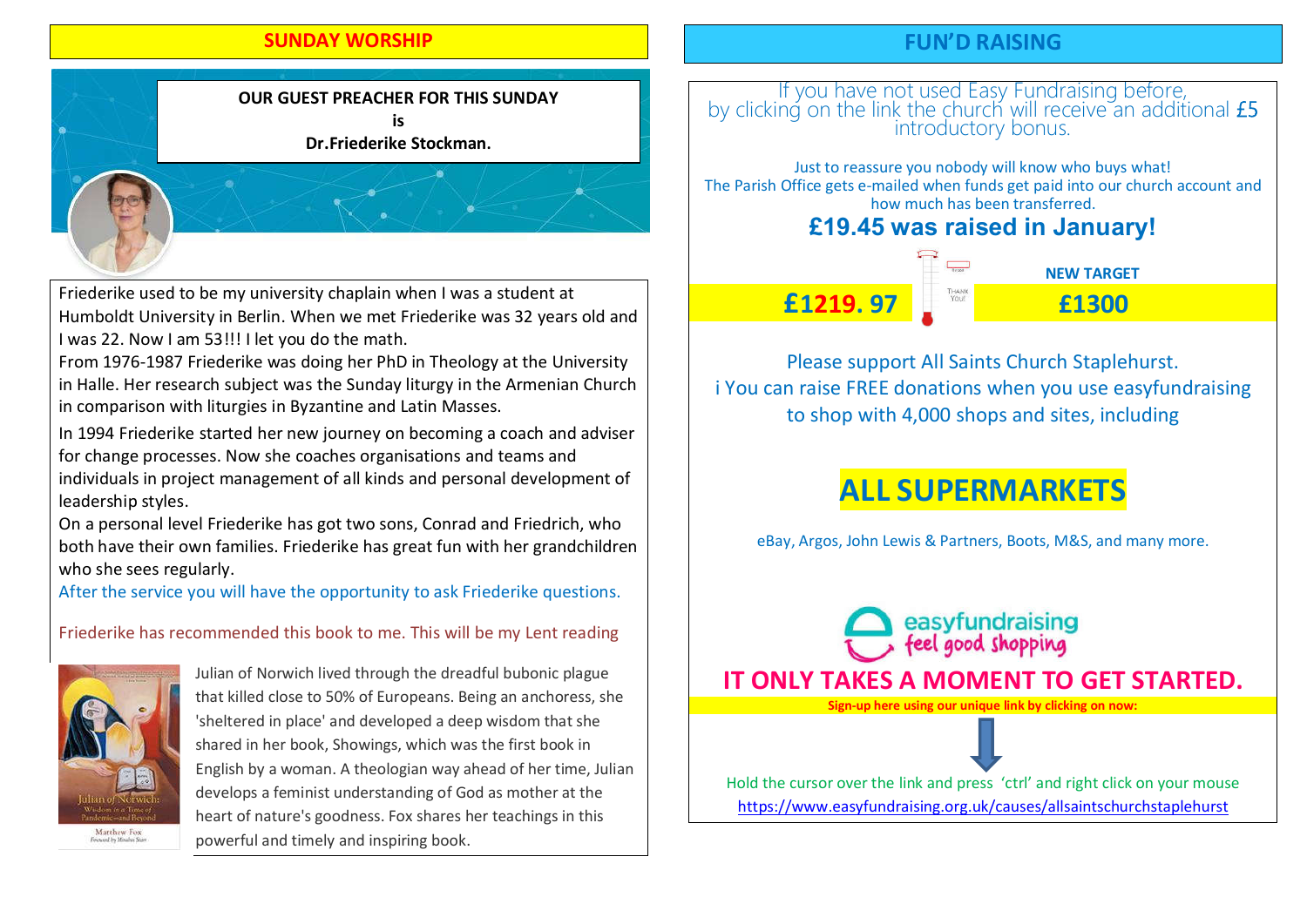### RECTORY STALL

## WE HAVE RAISED SO FAR

£537.10 last week I sold £107 worth of items This week £644.10

#### ALL IN AID OF ALL SAINTS CHURCH.

## ALL PRODUCTS OFFERED ARE EITHER NEW OR IN LIKE NEW CONDITION AND FULLY FUNCTIONAL & QUARENTINED

I am doing a delivery service. Just let me know what you would like and I put together a box with the items. In terms of books, you let me know what you would like to read and I deliver a box of 20 books (£0.50 each) and you take what you would like to read and I pick up the rest. The books I have been given are like new. There is no pressure to buy until you have seen the items and have decided. Once you finished looking at everything let me know when to pick the box up again. You leave the box outside your house and I take it away. Have a look at the website. If you are after anything specific, please ask. I still have items not listed yet.

I look forward to your orders, Silke

Please check the Church Website for updates. Thank you to all who have enjoyed the stall. I have had new books and items coming in

#### CHARITY COMMITTEE

#### BOTTLE TOPS



Dear All

#### Maureen is so kind to take on the collection of Bottle tops whilst Audrey is recuperating. Please leave them with Maureen

at

17 Oliver Road 01580 891 842

#### SPIRITUALITY

### WORSHIP WITHOUT WORDS IN YOUR OWN HOME



### https://fb.watch/3gcAWG7HyE/

Mindfulness is a great way to be in the moment, taking notice of the 'here and now'. It means being aware of our thoughts and feelings as they arise, without getting lost in them.

Watch this video with Ange to learn some basic mindfulness techniques. Use mindfulness to help relax and reduce any worries or anxieties.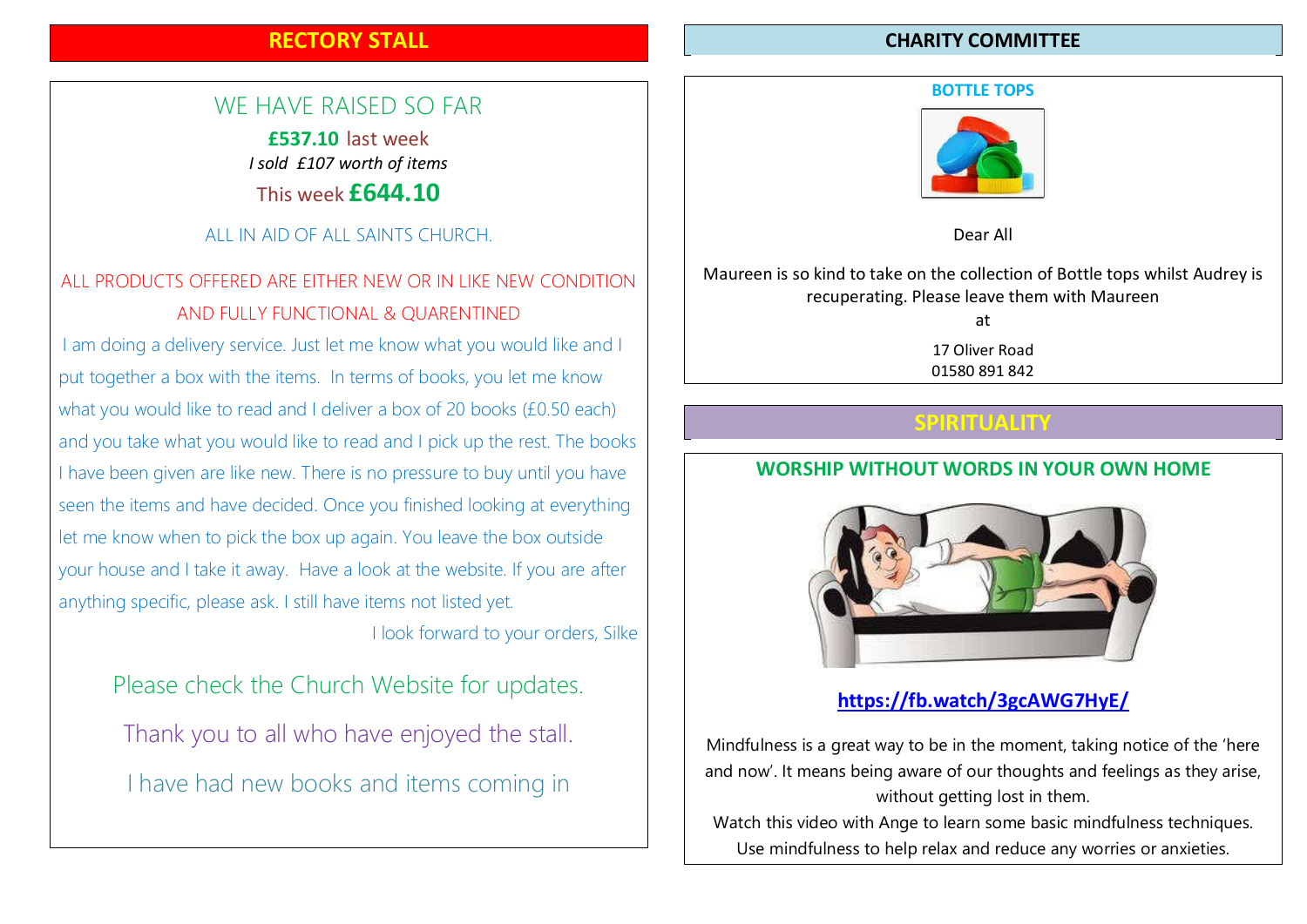

 $\ddot{\mathrm{+}}$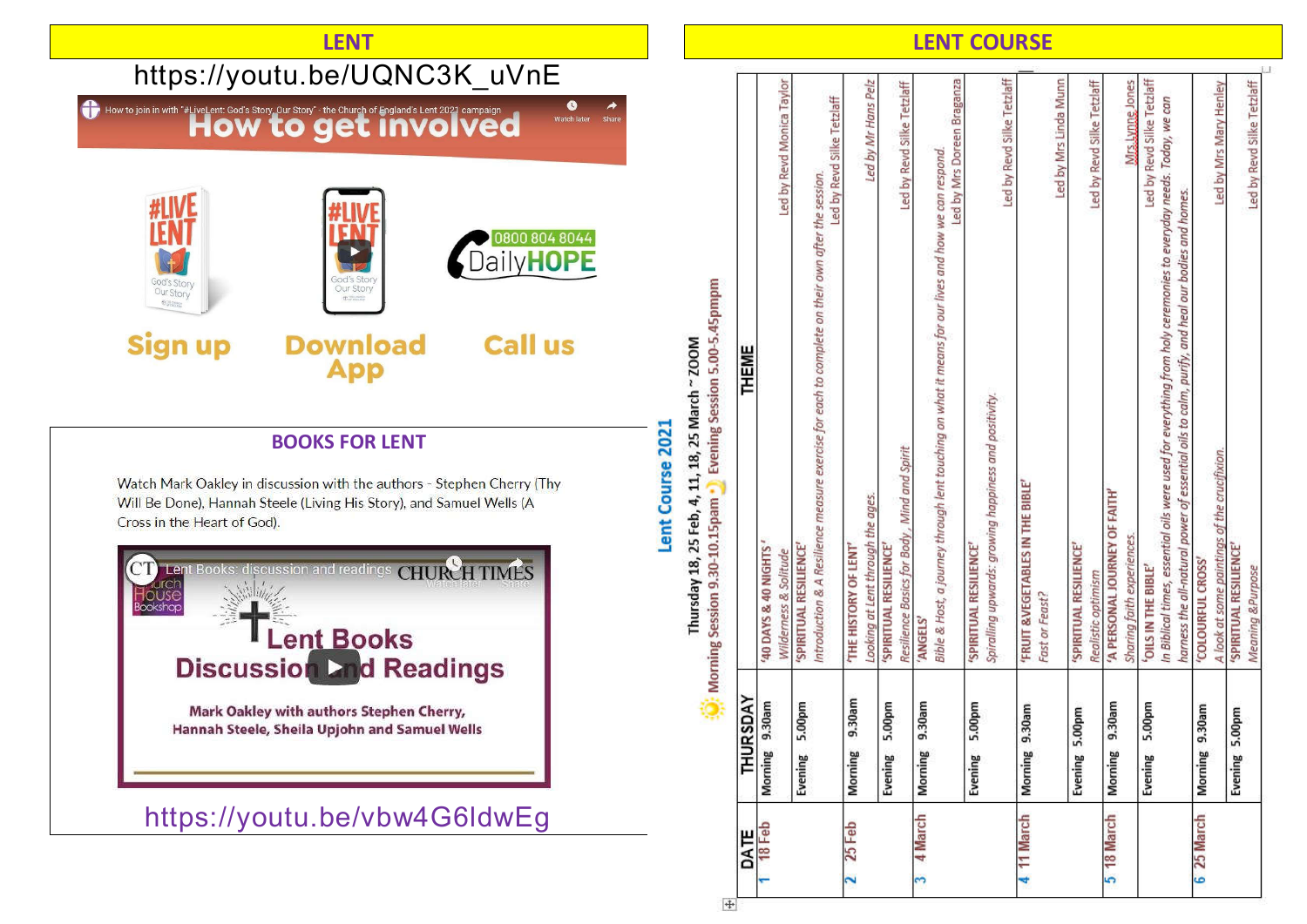### SHROVE TUESDAY

# Traditional British Shrove Tuesday Pancakes



**Ingredients** 12 PANCAKES

3/4 cup plus 2 tbsp (100 g) flour 1/8 tsp salt 1 egg, beaten 8 oz milk (2 tbsp limoncello or your favorite liqueur, or water) butter for pan lemon wedges and sugar

# LENT COURSE

The Lent course will have a 15 minute input by the leader of the session followed by a half an hour interaction with those attending. People are free to leave after the 15 minute input if they wish. The 15 minute will be recorded and published in the notices for follow up.

Any questions, please contact Silke

### BOOKS FOR LENT

Julian of Norwich by Matthew Fox







Pandemic-and Beyond Gripping, revelatory, and<br>Matthew Fox discovering inspirational The Spiral **Matthew Fox**<br> **inspirational, The Spiral** Staircase is an extraordinary account of an astonishing spiritual journey.